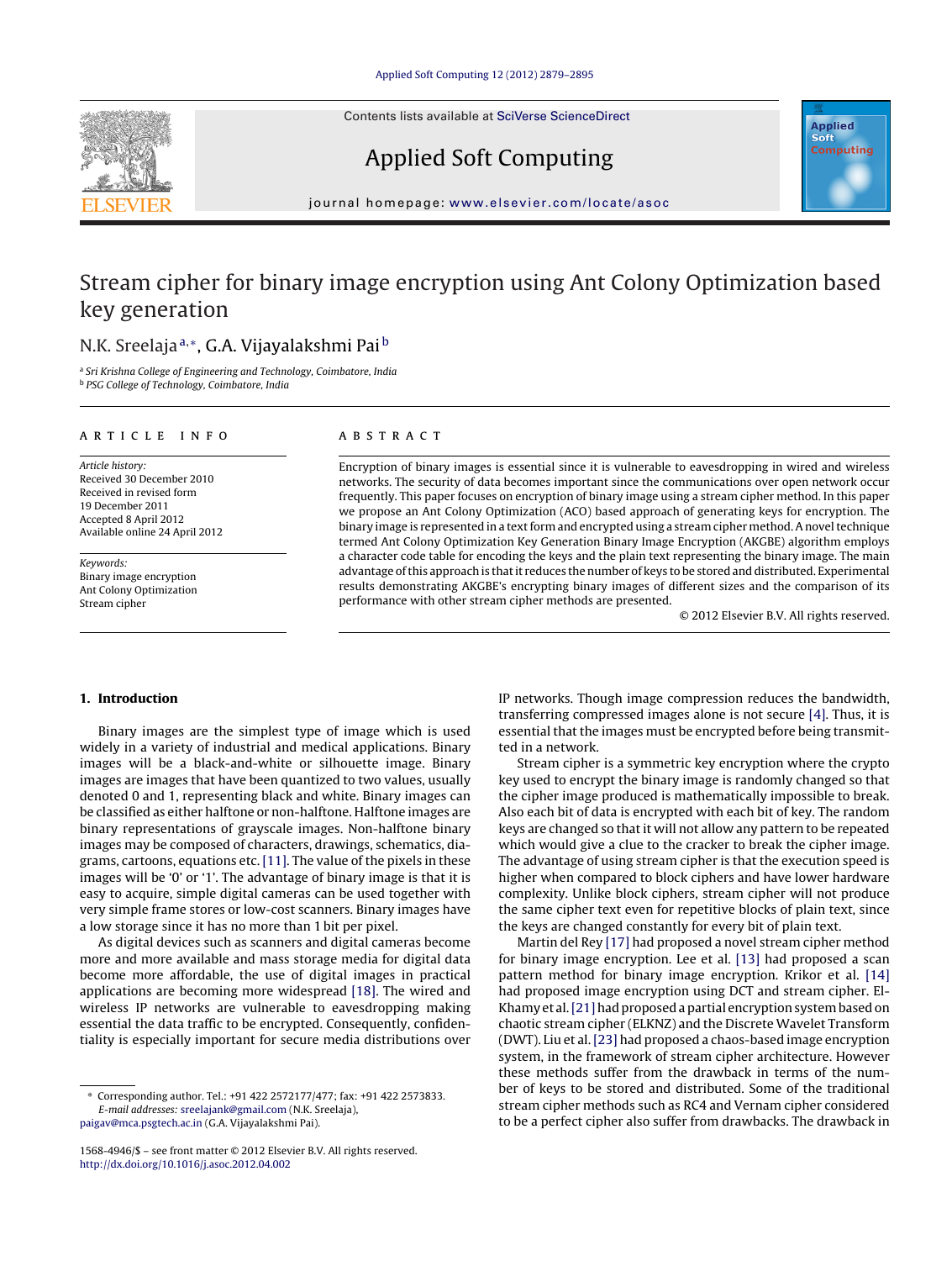Vernam cipher is that a large number of keys have to be stored and distributed. Also it is shown that the keys can be cracked in RC4 method.

Swarm Intelligence [\[26\],](#page--1-0) is an algorithm that models the collective behavior of social insects. Here, an autonomous agent is a subsystem that interacts with its environment, which probably consists of other agents, but acts relatively independently from all other agents. The autonomous agent does not follow commands from a leader, or some global plan [\[20\].A](#page--1-0)nt System is a Swarm Intelligence algorithm to solve optimization problems. Artificial Ants [\[20\]](#page--1-0) have some characteristics which do not find counterparts with real ants. They live in a discrete world and the moves consist of transitions from discrete state to discrete states. They have an internal state. This private state contains the memory of the ant agent's past action. They deposit a particular amount of pheromone, which is a function of the quality of the solution found. An Artificial Ant's timing in pheromone deposition is problem dependent and often does not reflect real ant's behavior.

In this paper, a stream cipher method similar to Vernam cipher employing an Ant Colony Optimization [\[25\]](#page--1-0) based approach to generate keys for encrypting binary images is proposed. A novel approach called Ant colony Optimization Key Generation Binary Image Encryption (AKGBE) algorithm is proposed to generate the keystream. The novelty in the approach is that an Ant Colony Optimization approach is used to generate the keystream used for encryption based on the distribution of characters in the plain text denoting the binary image so that the keys in the keystream are encoded using a mutated character code table which would enable to increase the security of the system.

According to this approach, the binary image is encoded in the form of a plain text. An ACO based technique is used to generate the keystream based on the distribution of the characters in the plain text representing the encoded binary image. The length of the keystream should be less than or equal to the length of the plain text representing the encoded binary image. The keystream is a group of characters denoting the keys for encryption. Depending on the distribution of characters in the plain text representing the encoded binary image, a character code tree is formed to generate the code for each character. To increase the security of the system, mutation is done randomly at any level of the tree and a character code table is generated from the mutated tree. The characters in the plain text representing the encoded binary image are encoded using the values from the mutated character code table. Each key in the keystream is given a value. The keys in the keystream occurring in the plain text representing the encoded binary image are encoded using the values in the mutated character code table. The keys in the keystream which are not occurring in the plain text are replaced with their ASCII values. The values of the keys in the keystream are added to a predetermined value to generate the keys for the portion of the plain text representing the encoded binary image exceeding the length of the keystream. An XOR operation is performed with the key values and the plain text values to obtain the cipher image.

The advantage of the proposed stream cipher method is that it would increase the security of the system by encoding the keys in the keystream and the characters in the plain text representing the encoded binary image using the mutated character code table. It reduces the number of keys to be stored and distributed when compared to that of Vernam cipher considered to be the perfect cipher. It overcomes the drawback of boolean cellular automaton method for binary image encryption and scan pattern method of binary image encryption in terms of the number of keys to be stored and distributed. The length of the key in AKGBE algorithm is less when compared to ELKNZ and DWT and chaos based image encryption method. Unlike other methods, the keystream generator cannot be cracked since the keys used for encryption depends on the binary image to be encrypted. Also the keys cannot be found as in the case

of RC4 algorithm. Also it overcomes the drawback of fast and secure stream cipher method and key pooled RC4 method in terms of the number of keys stored and distributed.

The rest of the paper is organized as follows. Section 2 describes the related work. Section [3](#page--1-0) describes the system architecture for encryption and decryption. Section [4](#page--1-0) explains the Ant Colony Optimization. Section [5](#page--1-0) explains Ant Colony Optimization Binary image encryption. Section [6](#page--1-0) describes the character code table generation. Section [7](#page--1-0) describes the case study. Section [8](#page--1-0) describes the computational complexity of the system. Section [9](#page--1-0) describes the experimental results. Section [10](#page--1-0) explains the comparison of stream cipher using AKGBE algorithm with existing stream cipher methods. Section [11](#page--1-0) discusses the security analysis of stream cipher method using AKGBE algorithm. Section [12](#page--1-0) discusses the conclusion.

#### **2. Related work**

Martin del Rey [\[17\]](#page--1-0) had proposed a novel cryptosystem for binary images. According to this approach, a stream cipher cryptosystem is used whose cryptographic secure pseudorandom bit generator is a hybrid boolean cellular automaton. The drawback is that the secret key of the cryptosystem and the characteristic vector distributed to the receiver is formed by 256 cells. Thus a total of 512 keys have to be distributed to the receiver.

Lee et al. [\[13\]](#page--1-0) have proposed a method for encrypting binary images. According to this approach, the binary image is treated as a bit string and the bits are grouped to form a block for encryption. A scan pattern is generated using a pseudorandom generator to generate a sequence of selected random patterns and the position of the bits in each block is changed according to the scanned pattern. This is followed by a flipping process in which for each  $x$  bit group, a value of x bits is randomly selected and an XOR operation is performed. The drawback is that the values used for performing XOR operation and the selected scan pattern has to be distributed to the receiver which will be as long as the number of bits in the binary image. A large number of keys are to be distributed to the receiver for larger images.

Biham and Seberry [\[2\]](#page--1-0) proposed a fast and secure stream cipher for encryption. This method is based on a new kind of primitive, called Rolling Arrays. It also includes variable rotations and permutations. The security claims of the cipher are that no key recovery attacks can be performed with complexity smaller than that of exhaustive search, and distinguishing attacks are also impractical with a similar complexity. It is also shown that the speed of the cipher is impressively fast when compared to RC4. The drawback in the fast and secure stream cipher method is that a total of 256 keys have to be stored for initial permutation. Also the keystream generated does not depend on the plain text to be encrypted and the plain text is not encoded.

Kim et al. [\[12\]](#page--1-0) proposed a method to implement and evaluate an efficient RC4 stream cipher, called key-pooled RC4, to transfer securely multimedia files in the wireless mobile network. In this method, a 1 MB-sized keystream pool, which consists of 2048 or 8192, or 32,768 keystream frames, is created uniquely for each client device in the registration step. When a client requests a multimedia file, the server delivers the file after encrypting it using the sequence of keystream frames which are randomly selected from the corresponding keystream pool. It is also shown that the proposed scheme is more time efficient than the normal RC4 and more secure than normal RC4. The drawback in this method is that the number of keystream frames to be stored and distributed is large.

Wu and Jay Kuo [\[4\]](#page--1-0) proposed a method of encrypting images using a stream cipher method. In this method a pseudorandom number generator is used to generate the keys for encrypting the